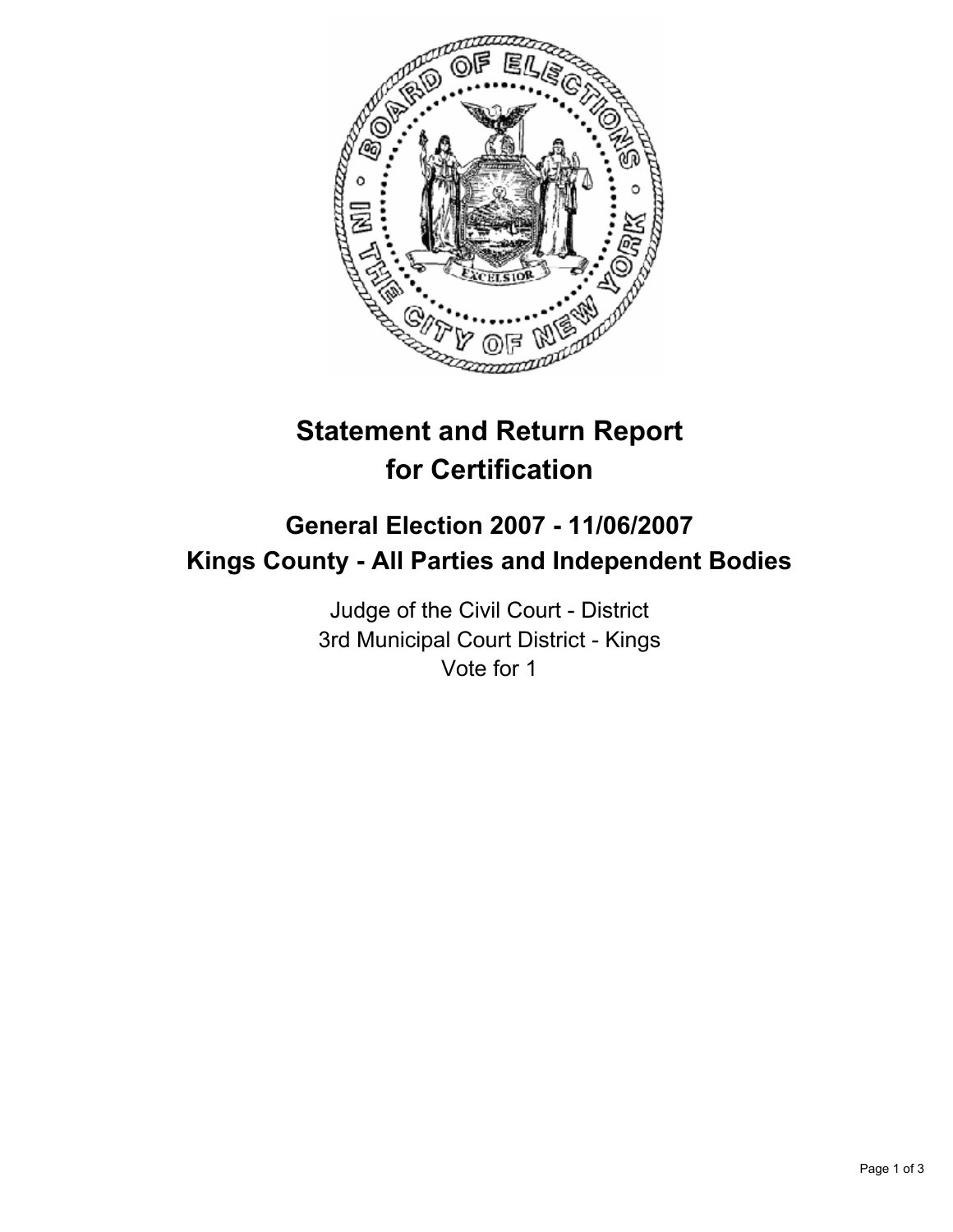

#### **Assembly District 50**

| PUBLIC COUNTER                  | 1,646 |
|---------------------------------|-------|
| <b>EMERGENCY</b>                | 4     |
| ABSENTEE/MILITARY               | 71    |
| <b>AFFIDAVIT</b>                | 11    |
| <b>Total Ballots</b>            | 1,732 |
| DAWN MARIE JIMENEZ (DEMOCRATIC) | 1,140 |
| <b>Total Votes</b>              | 1,140 |
| Unrecorded                      | 592   |

#### **Assembly District 53**

| <b>PUBLIC COUNTER</b>           | 3,203 |
|---------------------------------|-------|
| <b>EMERGENCY</b>                | 11    |
| ABSENTEE/MILITARY               | 63    |
| AFFIDAVIT                       | 40    |
| <b>Total Ballots</b>            | 3,317 |
| DAWN MARIE JIMENEZ (DEMOCRATIC) | 2,149 |
| <b>Total Votes</b>              | 2,149 |
| Unrecorded                      | 1,168 |

#### **Assembly District 54**

| 352 |
|-----|
|     |
|     |
| 8   |
| 364 |
| 225 |
| 225 |
| 139 |
|     |

### **Assembly District 56**

| PUBLIC COUNTER                  | 131 |
|---------------------------------|-----|
| <b>EMERGENCY</b>                |     |
| ABSENTEE/MILITARY               |     |
| AFFIDAVIT                       | ົ   |
| <b>Total Ballots</b>            | 136 |
| DAWN MARIE JIMENEZ (DEMOCRATIC) | 91  |
| <b>Total Votes</b>              | 91  |
| Unrecorded                      | 45  |

#### **Assembly District 57**

| <b>PUBLIC COUNTER</b>           | 166 |
|---------------------------------|-----|
| <b>EMERGENCY</b>                | C   |
| ABSENTEE/MILITARY               |     |
| AFFIDAVIT                       | ົ   |
| <b>Total Ballots</b>            | 169 |
| DAWN MARIE JIMENEZ (DEMOCRATIC) | 115 |
| <b>Total Votes</b>              | 115 |
| Unrecorded                      | 54  |